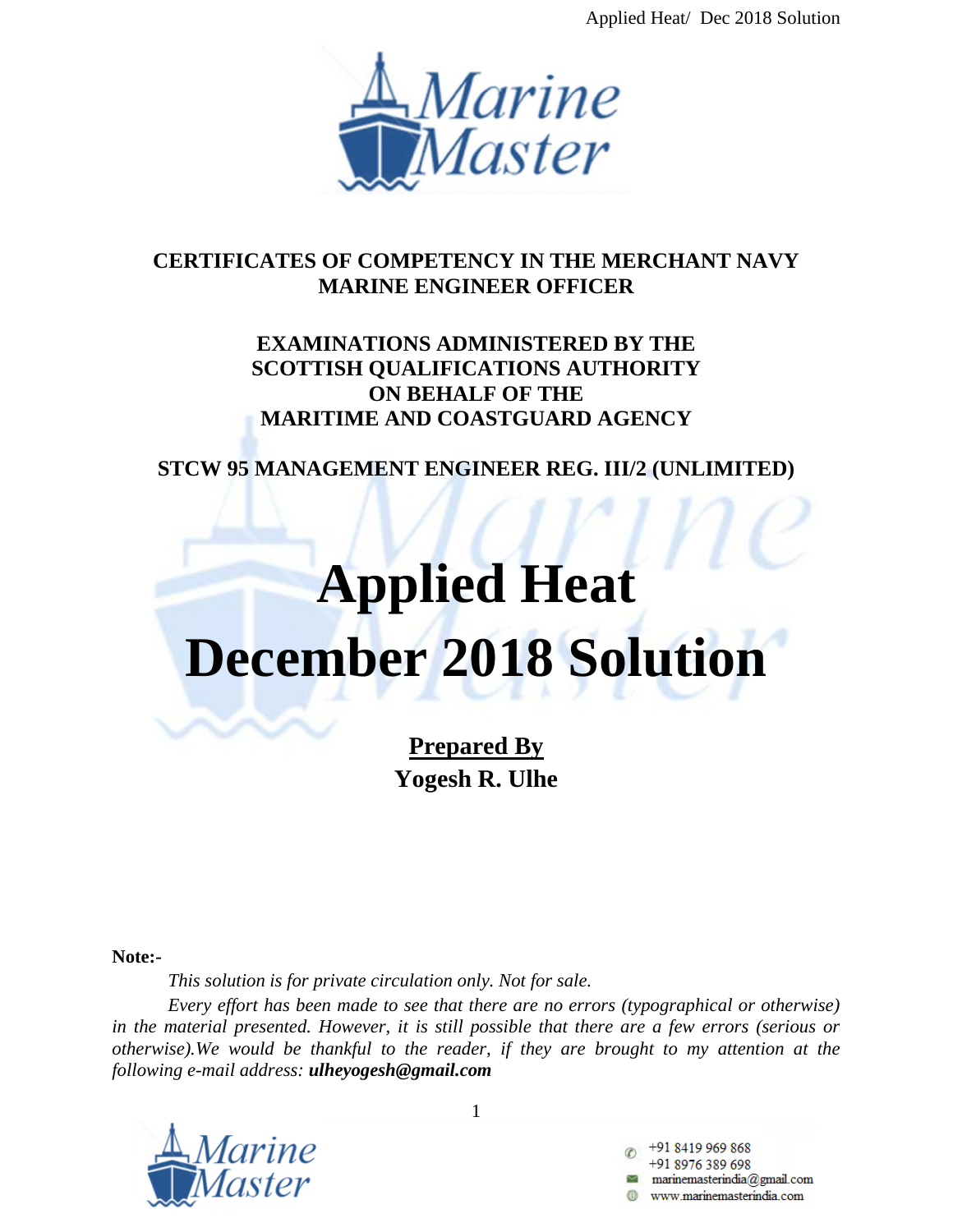**Air at a pressure and temperature of 5.5 bar and 1300 K respectively is cooled at constant volume until the pressure is 1.35 bar.**

The air is then reversibly compressed according to the law  $pV^{1.28}$  = constant back to the **original pressure.**

- **(a) Sketch the sequence of process on pressure-Volume and Temperature-specific entropy diagrams. (2)**
- **(b) Calculate EACH of the following for 1 kg of air:**
	- **(i) the work transfer; (4)**
	- **(ii) the total change in internal energy; (3)**
	- **(iii) the net heat transfer; (4)**
	- **(iv) the overall change in entropy. (3)**

Note: for air  $R = 0.287$  kJ/kgK and  $c_v = 0.718$  kJ/kgK





**(b)**

 $P_1 = 5.5~bar = 550~kN/m^2$  ,  $P_2 = 1.35$  bar = 135 kN/m<sup>2</sup>,  $R = 0.287 \frac{kJ}{kgK}$ ,  $c_v = 0.718 \frac{kJ}{kgK}$  $c_p = R + c_v = 0.287 + 0.718 = 1.005 \, kJ/kgK$ 

**For process 1-2**

$$
\frac{P_1}{T_1} = \frac{P_2}{T_2} \qquad \Rightarrow \qquad T_2 = \frac{P_2}{P_1} \times T_1 = \frac{135}{550} \times 1300 = 319.09 \text{ K}
$$

P.T.O.



+91 8419 969 868 +91 8976 389 698 marinemasterindia@gmail.com www.marinemasterindia.com

2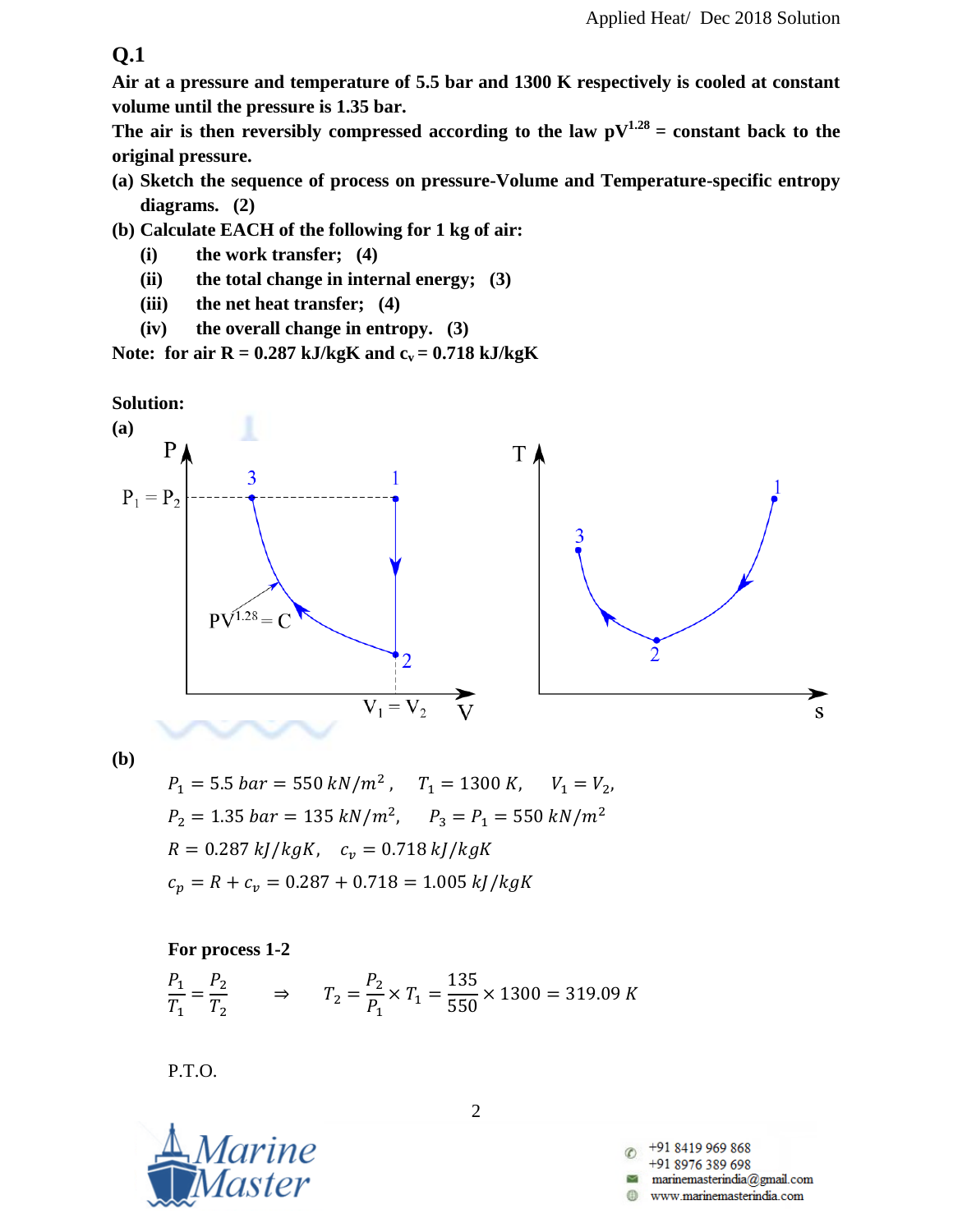**For process 2-3**

$$
\frac{T_3}{T_2} = \left(\frac{P_3}{P_2}\right)^{\frac{n-1}{n}} \Rightarrow T_3 = T_2 \left(\frac{P_3}{P_2}\right)^{\frac{n-1}{n}} = 319.09 \times \left(\frac{550}{135}\right)^{\frac{0.28}{1.28}} = 433.867 K
$$

## **(b)(i)**

$$
W_{1-2} = 0 \frac{kJ/kg}{n-1}
$$
  
\n
$$
W_{2-3} = \frac{mR(T_2 - T_3)}{n-1} = \frac{1 \times 0.287 \times (319.09 - 433.867)}{0.28} = -117.64 \frac{kJ/kg}{kg}
$$
  
\n
$$
W_{Total} = W_{1-2} + W_{2-3} = 0 + (-117.64) = -117.64 \frac{kJ/kg}{kg}
$$
  
\n
$$
\Rightarrow W_{Total} = 117.64 \frac{kJ/kg}{kg (work input)}
$$
  
\nTherefore, the work transfer is 117.64 kJ/kg (work input).

### **(b)(ii)**

$$
\Delta U_{1-2} = mc_v (T_2 - T_1) = 1 \times 0.718 \times (319.09 - 1300) = -704.293 \, kJ/kg
$$
\n
$$
\Delta U_{2-3} = mc_v (T_3 - T_2) = 1 \times 0.718 \times (433.867 - 319.09) = 82.41 \, kJ/kg
$$
\n
$$
\Delta U_{\text{Total}} = \Delta U_{1-2} + \Delta U_{2-3} = -704.293 + 82.41 = -621.883 \, kJ/kg
$$
\nTherefore, the total change in internal energy is 621.883 kJ/kg (reduction).

#### **(b)(iii)**

$$
Q_{1-2} = mc_v(T_2 - T_1) = -704.293 \, kJ/kg
$$
\n
$$
Q_{2-3} = \Delta U_{2-3} + W_{2-3} = 82.41 + (-117.64) = -35.23 \, kJ/kg
$$
\n
$$
Q_{Total} = Q_{1-2} + Q_{2-3} = -704.293 + (-35.23) = -739.523 \, kJ/kg
$$
\n
$$
\Rightarrow Q_{Total} = 739.523 \, kJ/kg \, (heat \, rejection)
$$
\nTherefore, the net heat transfer is 739.523 kJ/kg (heat \, rejection).

## **(b)(iv)**

$$
\Delta s_{1-2} = mc_v \ln \left(\frac{T_2}{T_1}\right) = 1 \times 0.718 \times \ln \left(\frac{319.09}{1300}\right) = -1.0085 \, kJ/kgK
$$
\n
$$
\Delta s_{2-3} = m \left[ c_p \ln \left(\frac{T_3}{T_2}\right) - R \ln \left(\frac{P_3}{P_2}\right) \right] = 1 \left[ 1.005 \times \ln \left(\frac{433.867}{319.09}\right) - 0.287 \times \ln \left(\frac{550}{135}\right) \right]
$$
\n
$$
\Rightarrow \Delta S_{2-3} = -0.09433 \, kJ/kgK
$$
\n
$$
\Delta s_{Total} = \Delta s_{1-2} + \Delta s_{2-3} = -1.0085 + (-0.09433) = -1.10283 \, kJ/kgK
$$
\nTherefore, the overall change in entropy is 1.10283 kJ/kgK (reduction).



3

+91 8419 969 868  $\circledcirc$ +91 8976 389 698 0 www.marinemasterindia.com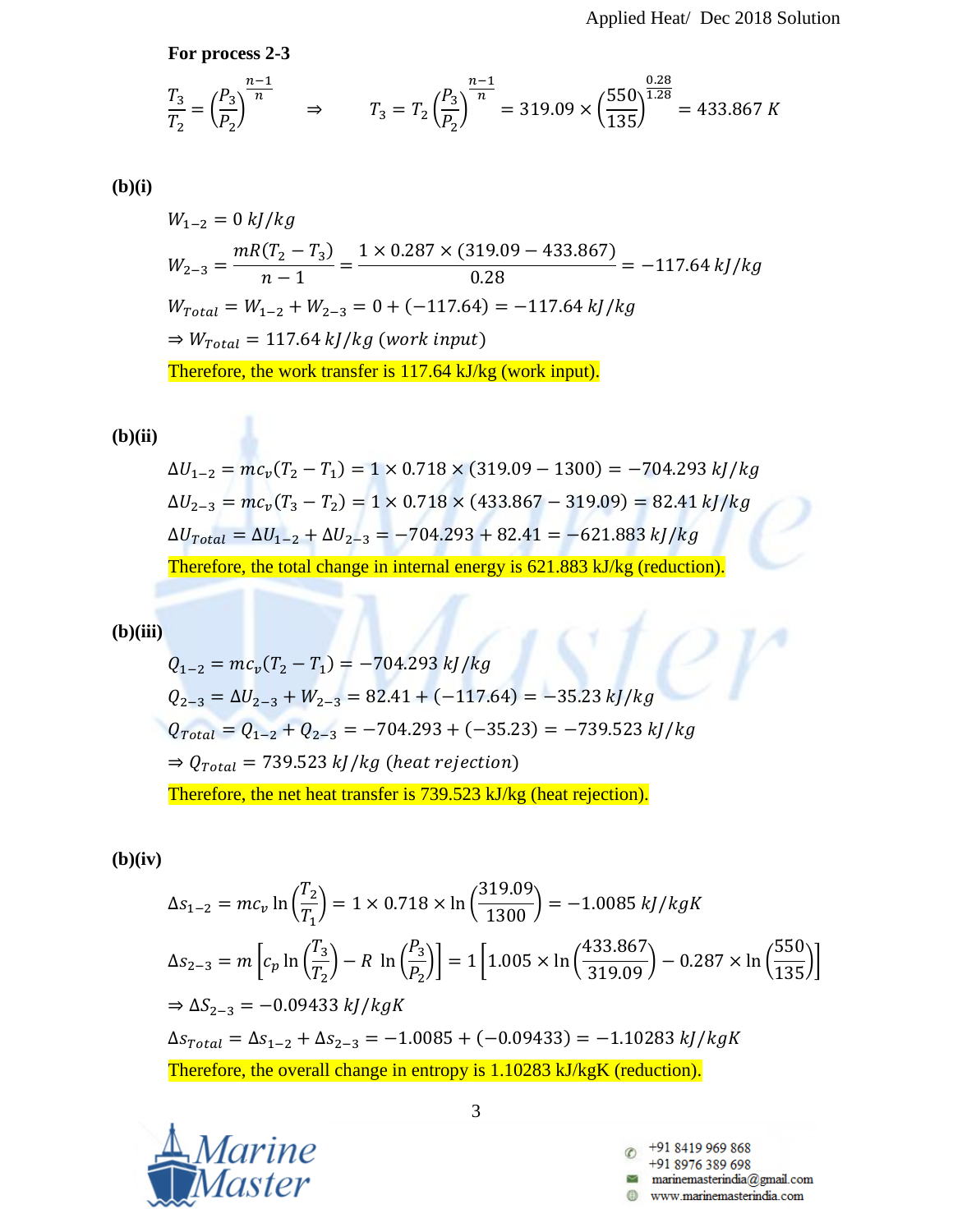**In an air standard dual combustion cycle the volume compression ratio is 20:1.**

**The minimum pressure and temperature are 2.0 bar and 47<sup>o</sup>C respectively.**

**The maximum pressure is 200 bar and the maximum temperature is 1685<sup>o</sup>C.**

**(a) Sketch the cycle on pressure-Volume and Temperature-specific entropy diagrams. (3)**

- **(b) Calculate EACH of the following:**
	- **(i) the pressure and temperature at each point in the cycle; (5)**
	- **(ii) the percentage of the total heat added at constant volume; (5)**
	- **(iii) the cycle thermal efficiency. (3)**

Note: for air  $\gamma = 1.4$  and  $R = 0.287$  kJ/kgK

**Solution:**



**(b)**

$$
r = \frac{V_1}{V_2} = 20
$$
  
\n
$$
P_{min} = P_1 = 2 \text{ bar} = 200 \text{ kN/m}^2
$$
  
\n
$$
T_{min} = T_1 = 47^{\circ}C = 320 \text{ K}
$$
  
\n
$$
P_{max} = P_3 = P_4 = 200 \text{ bar} = 20000 \text{ kN/m}^2
$$
  
\n
$$
T_{max} = T_4 = 1685^{\circ}C = 1958 \text{ K}
$$
  
\n
$$
\gamma = 1.4, \quad R = 0.287 \text{ kJ/kgK}
$$
  
\n
$$
c_v = \frac{R}{\gamma - 1} = \frac{0.287}{0.4} = 0.7175 \text{ kJ/kgK}
$$
  
\n
$$
c_p = \gamma c_v = 1.4 \times 0.7175 = 1.0045 \text{ kJ/kgK}
$$
  
\nP.T.O.



+91 8419 969 868 +91 8976 389 698 marinemasterindia@gmail.com www.marinemasterindia.com

4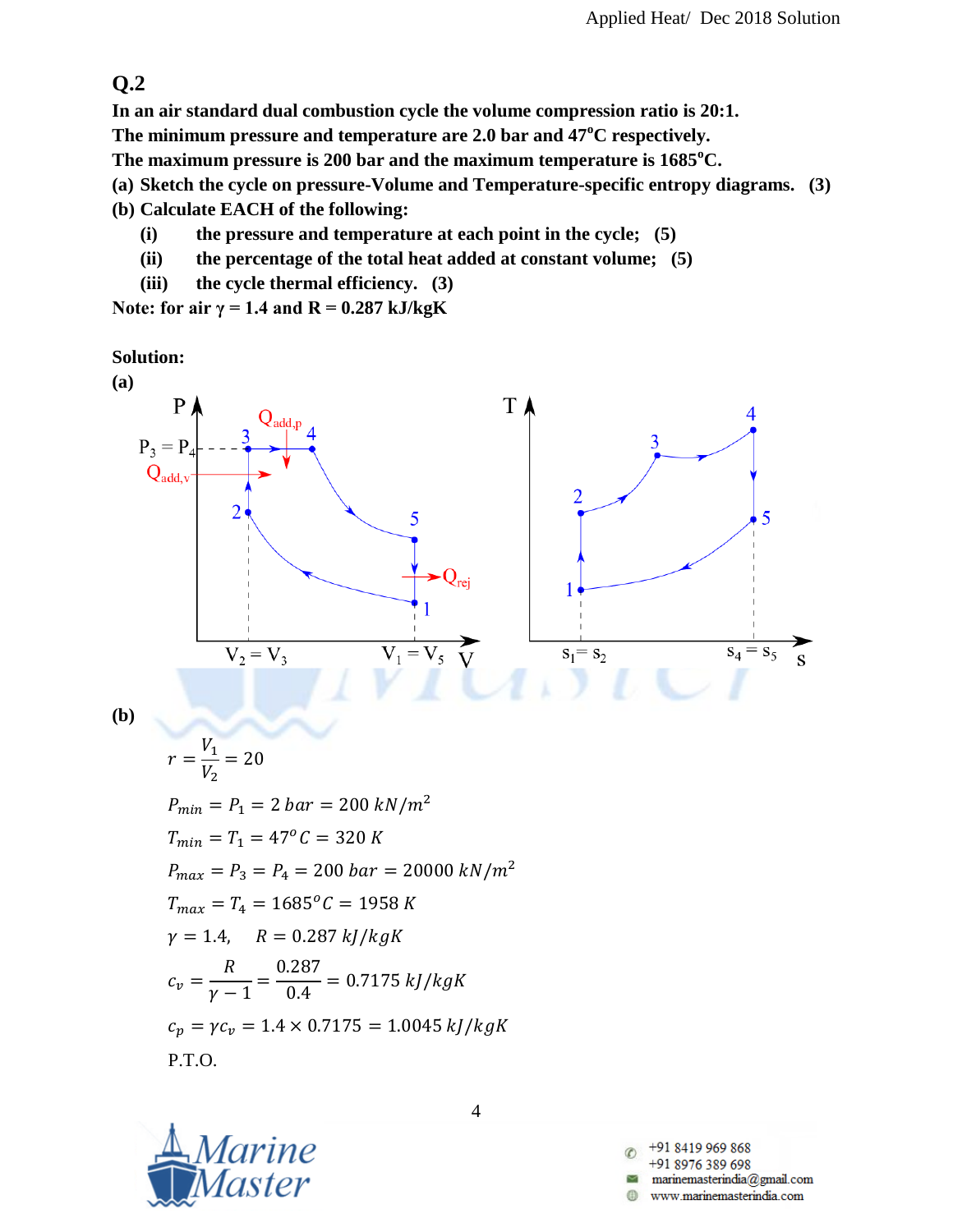$\sim$ 

**(b)(i)**

 $T_2 = T_1 r^{\gamma}$ 

**For process 1-2**

$$
P_1V_1^{\gamma} = P_2V_2^{\gamma} \Rightarrow
$$
  $P_2 = P_1 \times \left(\frac{V_1}{V_2}\right)^{\gamma} = 200 \times 20^{1.4} =$  **13257.82**  $kN/m^2$ 

**For process 2-3**

$$
\frac{P_2}{T_2} = \frac{P_3}{T_3} \qquad \Rightarrow \qquad T_3 = \frac{P_3}{P_2} \times T_2 = \frac{20000}{13257.82} \times 1060.625 = 1600 K
$$

**For process 3-4**

$$
\frac{V_3}{T_3} = \frac{V_4}{T_4} \implies \frac{V_4}{V_3} = \frac{T_4}{T_3} = \frac{1958}{1600} = 1.22375
$$
  

$$
\therefore r_c = \frac{V_4}{V_3} = 1.22375
$$
  
For process 4-5

**For process 4-5**

$$
\frac{T_5}{T_4} = \left(\frac{V_4}{V_5}\right)^{\gamma - 1} = \left(\frac{V_4}{V_3} \times \frac{V_3}{V_5}\right)^{\gamma - 1} = \left(r_c \times \frac{V_2}{V_1}\right)^{\gamma - 1} = \left(\frac{r_c}{r}\right)^{\gamma - 1}
$$
\n
$$
\Rightarrow T_5 = T_4 \left(\frac{r_c}{r}\right)^{\gamma - 1} = 1958 \times \left(\frac{1.22375}{20}\right)^{0.4} = 640.44 K
$$

**For process 4-5**

$$
\frac{T_5}{T_4} = \left(\frac{P_5}{P_4}\right)^{\frac{\gamma-1}{\gamma}} \quad \Rightarrow \quad P_5 = P_4 \left(\frac{T_5}{T_4}\right)^{\frac{\gamma}{\gamma-1}} = 20000 \times \left(\frac{640.44}{1958}\right)^{\frac{1.4}{0.4}} = 400.276 \text{ kN/m}^2
$$

Therefore, the pressure and temperature at each point in the cycle are

| $T_1 = 320 K$      | $P_1 = 200 \ kN/m^2$              |
|--------------------|-----------------------------------|
| $T_2 = 1060.625 K$ | $P_2 = 13257.82 \ kN/m^2$         |
| $T_3 = 1600 K$     | $P_3 = 20000 \ kN/m^2$            |
| $T_4 = 1958 K$     | $P_4 = 20000 \, \text{kN/m}^2$    |
| $T_5 = 640.44 K$   | $P_5 = 400.276 \, \frac{kN}{m^2}$ |



5

+91 8419 969 868 +91 8976 389 698 www.marinemasterindia.com A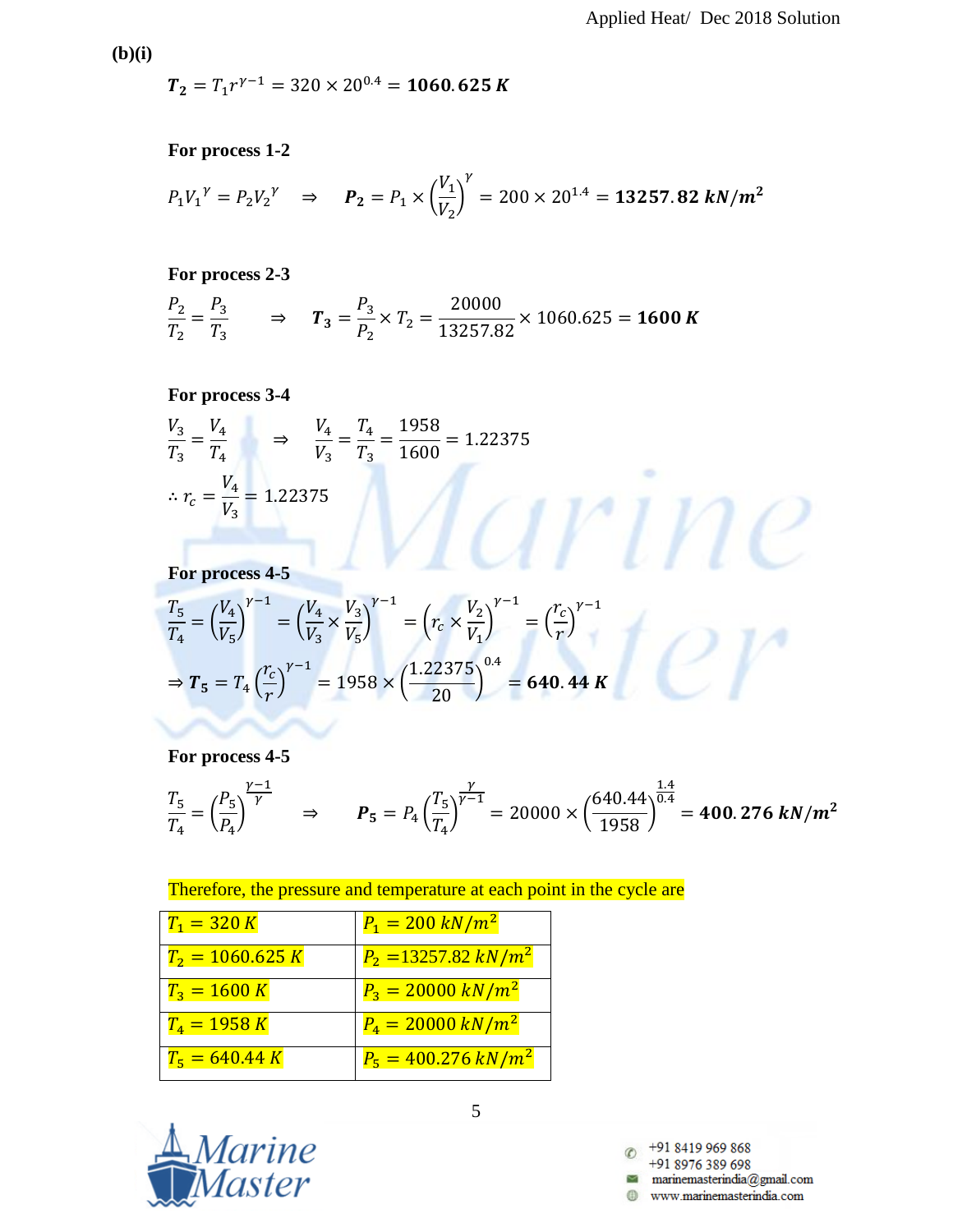$\sim$ 

Master

**(b)(ii)**

$$
Q_{add,v} = c_v(T_3 - T_2) = 0.7175 \times (1600 - 1060.625) = 387.001 \, kJ/kg
$$
\n
$$
Q_{add,p} = c_p(T_4 - T_3) = 1.0045 \times (1958 - 1600) = 359.611 \, kJ/kg
$$
\n
$$
Q_{add,total} = Q_{add,v} + Q_{add,p} = 387.001 + 359.611 = 746.612 \, kJ/kg
$$

 $\%$ Q Q  $\times$ 3 7  $\times$ 

 $= 51.834%$ 

٠

Therefore, the percentage of total heat added at constant volume is 51.834%.

#### **(b)(iii)**

$$
Q_{rej} = c_v(T_5 - T_1) = 0.7175 \times (640.44 - 320) = 229.9157 \, kJ/kg
$$

$$
\eta_{th} = 1 - \frac{Q_{rej}}{Q_{add,total}} = 1 - \frac{229.9157}{746.612} = 0.692 = 69.2\%
$$

Therefore, the cycle thermal efficiency is 69.2%.



+91 8419 969 868 +91 8976 389 698 www.marinemasterindia.com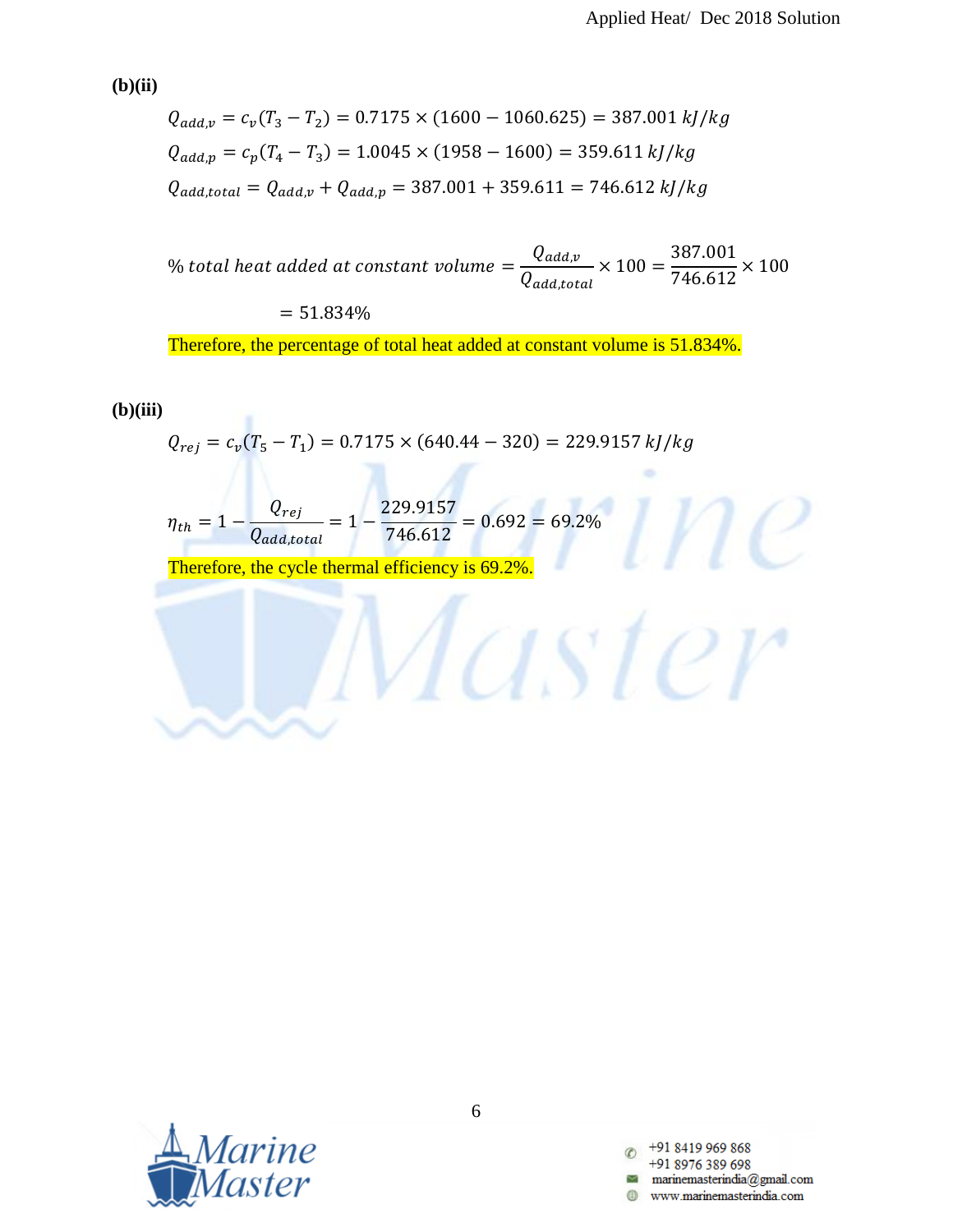**Steam, at a pressure and temperature of 4 bar and 200<sup>o</sup>C respectively, leaves the fixed blades of a 50% reaction turbine stage.**

**The moving blade inlet and outlet angles are 50<sup>o</sup> and 35<sup>o</sup> respectively.**

**The mean blade speed is 170 m/s.**

**The blade height is 10% of the blade ring mean diameter.**

**The mass flow rate of steam through the stage is 14 kg/s.**

**Calculate EACH of the following:**

- **(a) the blade height; (5)**
- **(b) the stage power; (4)**
- **(c) the percentage increase in the moving blade relative velocity; (4)**
- **(d) the stage specific enthalpy drop. (3)**

**Solution:**



 $P = 4 bar$ ,  $T = 200^{\circ}C$  $\beta_i = 50^o$ ,  $\beta_o = 35^o$ ,  $h = 10\%D = 0.1D$ ,  $\dot{m} = 14 \frac{kg}{s}$ 

 $v=v@4bar$  and  $200^oC=0.5345\ m^3/$ 

Due to symmetry in combined velocity diagram,

$$
\alpha_i = \beta_o = 35^o, \qquad \alpha_o = \beta_i = 50^o
$$

 $\theta_1 = 180^\circ - \beta_i = 180^\circ - 50^\circ = 130^\circ$  $\theta_2 = 180^\circ - \theta_1 - \alpha_i = 180^\circ - 130^\circ - 35^\circ = 15^\circ$ 

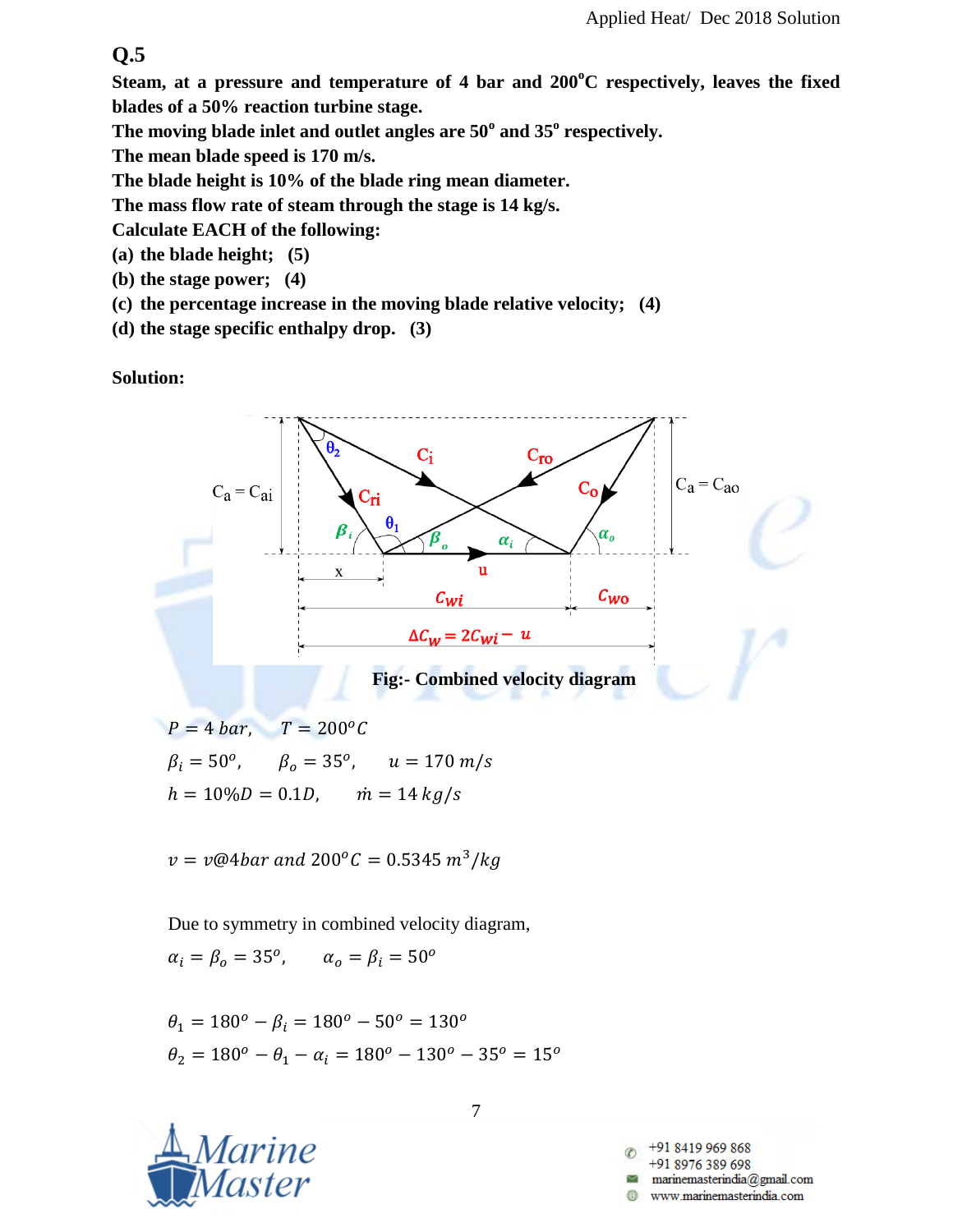ö

By sine rule,

$$
\frac{C_i}{\sin \theta_1} = \frac{u}{\sin \theta_2}
$$
  
\n
$$
\Rightarrow C_i = \sin \theta_1 \times \frac{u}{\sin \theta_2} = \sin 130 \times \frac{170}{\sin 15} = 503.16 \text{ m/s}
$$

$$
C_a = C_i \sin \alpha_i = 503.16 \times \sin 35 = 288.6 \, m/s
$$
\n
$$
C_{wi} = C_i \cos \alpha_i = 503.16 \times \cos 35 = 412.164 \, m/s
$$

$$
\dot{m} = \frac{\pi D h C_a}{v} = \frac{\pi D \times 0.1D \times C_a}{v} \qquad \{ \because h = 0.1D
$$
\n
$$
\Rightarrow \quad \dot{m} = \frac{\pi \times 0.1D^2 C_a}{v}
$$
\n
$$
\Rightarrow \quad D = \sqrt{\frac{m v}{0.1 \pi C_a}} = \sqrt{\frac{14 \times 0.5345}{0.1 \times \pi \times 288.6}} = 0.2873 \, m
$$

**(a)**

 $h = 0.1D = 0.1 \times 0.2873 = 0.02873$  m = 28.73 mm

Therefore, the blade height is 28.73 mm.

#### **(b)**

Stage power =  $\dot{m} \times u \times \Delta C_w = \dot{m} \times u \times (2C_{wi} - u)$ Stage power =  $14 \times 170 \times (2 \times 412.164 - 170) = 1557.3 \times 10^3 = 1557.3$  kW Therefore, the stage power is 1557.3 kW.

## **(c)**

Due to symmetry in velocity diagram,

$$
C_{ro} = C_i = 503.16 \ m/s
$$

$$
x = C_{wi} - u = 412.164 - 170 = 242.164 \, m/s
$$
\n
$$
C_{ri} = \sqrt{x^2 + C_a^2} = \sqrt{242.164^2 + 288.6^2} = 376.74 \, m/s
$$
\n
$$
\% \text{ increase in moving blade relative velocity} = \frac{C_{ro} - C_{ri}}{C_{ri}} \times 10
$$



+91 8419 969 868 +91 8976 389 698  $\label{eq:main} \text{marianemasterindia} @ \text{gmail.com}$ www.marinemasterindia.com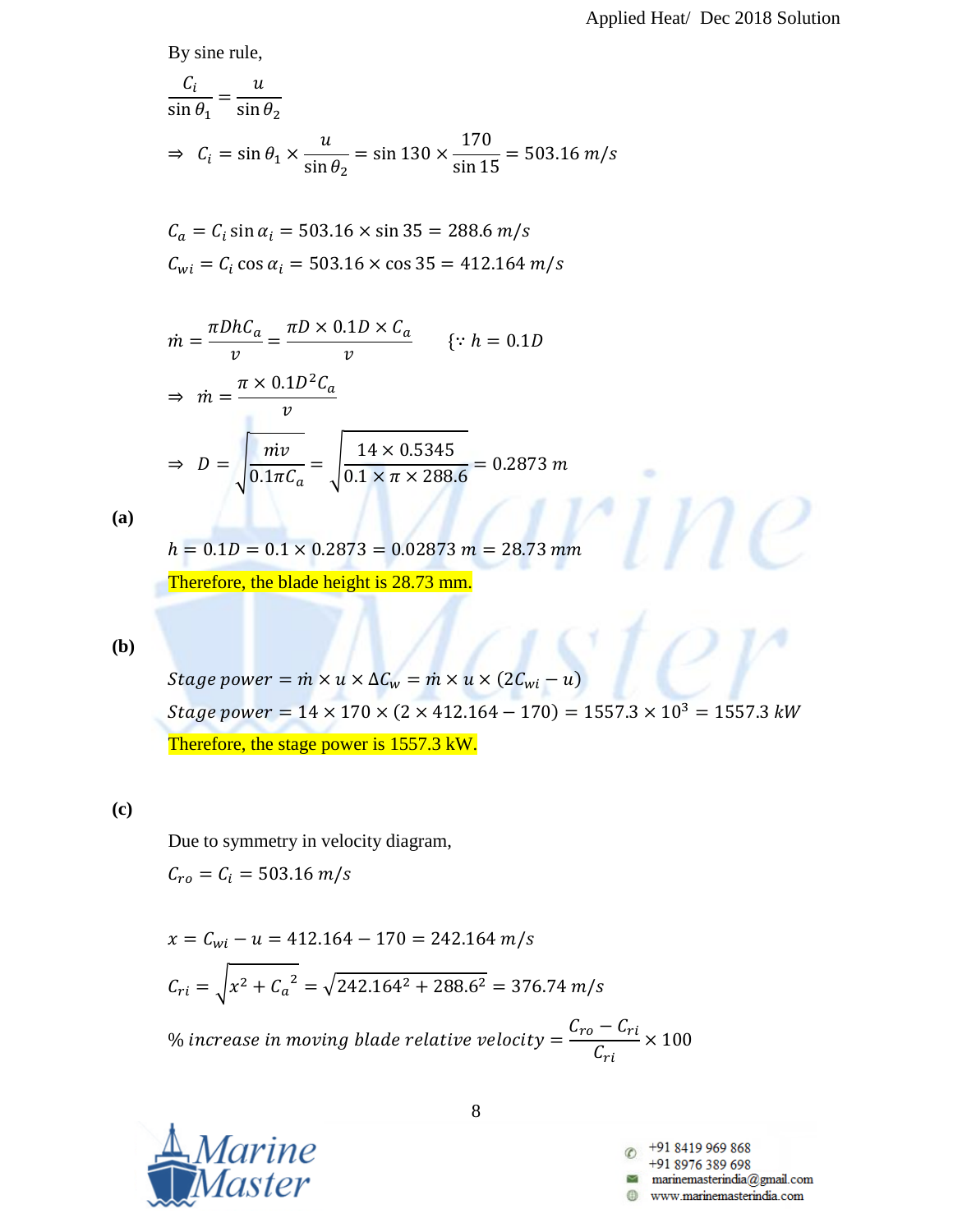Applied Heat/ Dec 2018 Solution

 $\alpha$ 

aster

- $\Rightarrow$ 5 3  $\times$
- $\Rightarrow$  % increase in moving blade relative velocity = 33.56% Therefore, the percentage increase in moving blade relative velocity is 33.56%.

**(d)**

Due to symmetry in combined velocity diagram,

 $C_o = C_{ri} = 376.74 \ m/s$ 

Stage specific enthalpy drop 
$$
= \frac{C_{ro}^2 - C_{ri}^2}{2} + \frac{C_i^2 - C_o^2}{2}
$$

$$
\Rightarrow
$$
 Stage specific enthalpy drop 
$$
= \frac{503.16^2 - 376.74^2}{2} + \frac{503.16^2 - 376.74^2}{2}
$$

$$
\Rightarrow
$$
 Stage specific enthalpy drop = 111.237 × 10<sup>3</sup> J/kg = 111.237 kJ/kg

Therefore, the stage specific enthalpy drop is 111.237 kJ/kg.

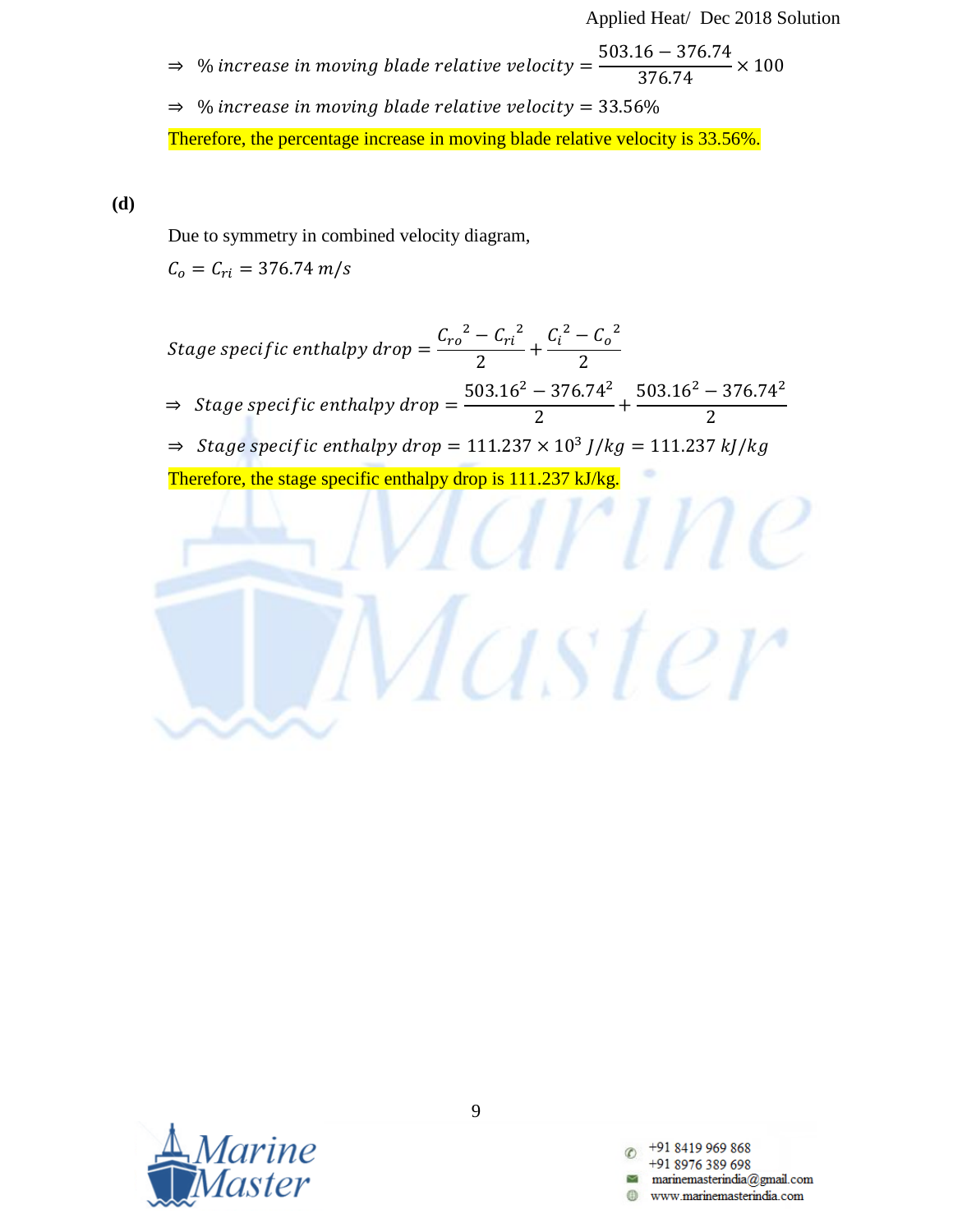**A vapour compression refrigeration plant uses R134a and operates between pressures of 1.0637 bar and 10.163 bar.**

**The refrigerant enters the compressor at a temperature of -25<sup>o</sup>C and leaves at a temperature of 55<sup>o</sup>C.**

**The refrigerant leaves the condenser with 10 K of subcooling.**

**At these conditions the power input to the plant is 117 kW with a mechanical efficiency of 90%.**

- **(a) Sketch the cycle on pressure-specific enthalpy and Temperature-specific entropy diagrams. (4)**
- **(b) Calculate EACH of the following:**
	- **(i) the isentropic efficiency of the compressor; (6)**
	- **(ii) the cooling load; (4)**
	- **(iii) the plant coefficient of performance. (2)**





**(b)**

Refrigerant is R134a

 $P_1 = 1.0637 bar$ ,  $P_2 = 10.163 bar$  $T_1 = -25^{\circ}C$ ,  $T_2 = 55^{\circ}C$ Subccoling in condenser =  $10 K$ Power input =  $117 kW$ ,  $\eta_{mech} = 90\% = 0.9$ 

 $T_{sat} @ P_1 = -25^{\circ}C, \quad T_{sat} @ P_2 = 40^{\circ}C$ 

P.T.O.



10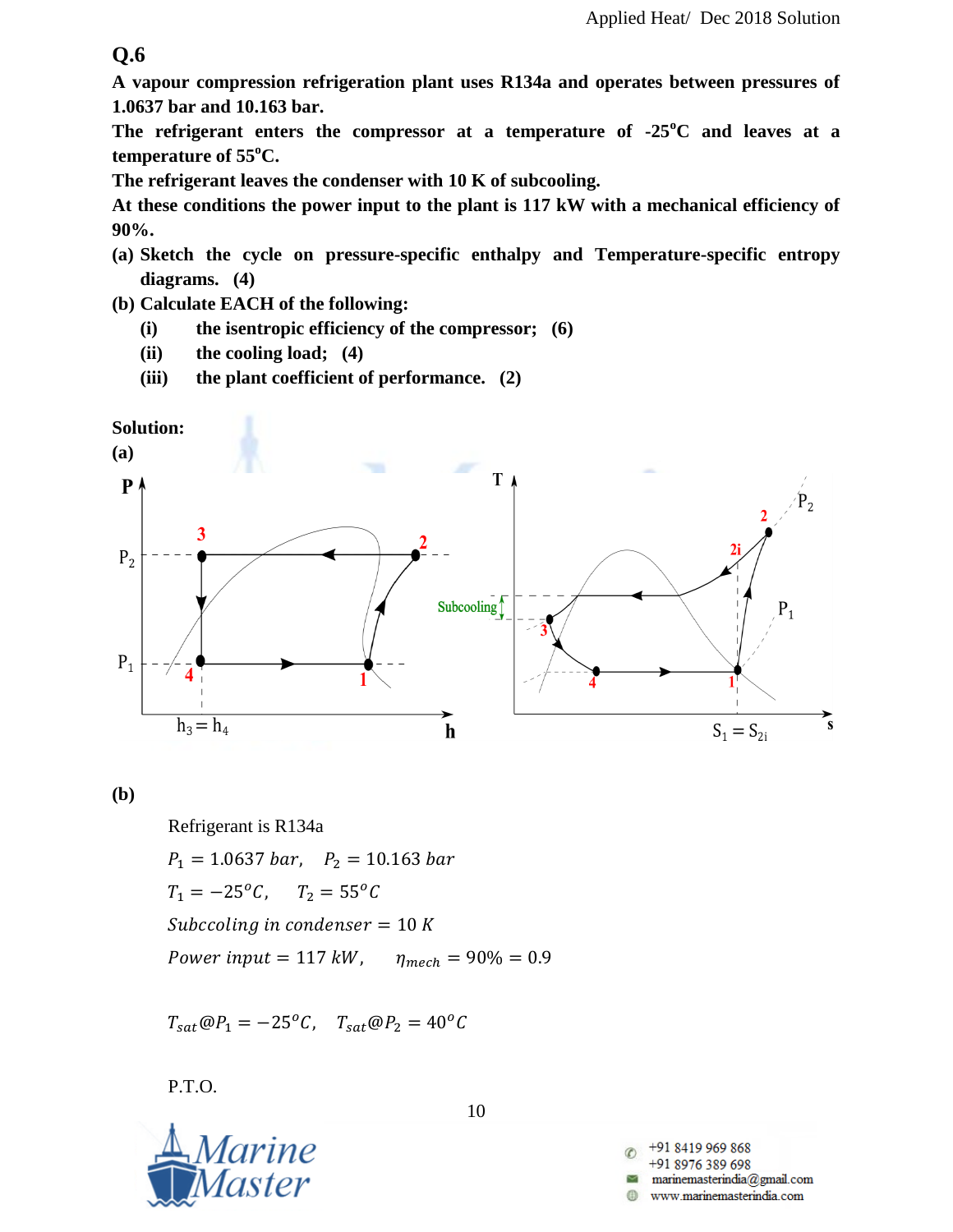$\overline{e}$ 

As  $T_1 = T_{sat} \omega P_1$ , it can be assumed that refrigerant enters the compressor as saturated vapour.

$$
h_1 = h_g @ P_1 = 383.37 \, kJ/kg
$$
  

$$
s_{2i} = s_1 = s_g @ P_1 = 1.7457 \, kJ/kgK
$$

Superheat<sub>2</sub> = 
$$
T_2 - T_{sat} \textcircled{e} P_2 = 55 - 40 = 15 K
$$
  
 $h_2 = h \textcircled{e} P_2$  and 15 K superheat =  $\frac{430.55 + 441.32}{2} = 435.935 kJ/kg$ 

At 
$$
P_2 = 10.163 \text{ bar}
$$

| s                 | h                 |
|-------------------|-------------------|
| (kJ/kgK)          | (kJ/kg)           |
| 1.7109            | 419.41            |
| $s_{2i} = 1.7457$ | $\mathbf{h}_{2i}$ |
| 1.7460            | 430.55            |

By linear interpolation,

$$
h_{2i} = 419.41 + (1.7457 - 1.7109) \times \frac{430.55 - 419.41}{1.7460 - 1.7109} = 430.4547 \, kJ/kg
$$

 $\overline{u}$ 

 $T_3 = T_{sat} @ P_2 - 10 = 40 - 10 = 30^oC$  $h_4 = h_3 = h_f \omega T_3 = 241.69 \, kJ/kg$ 

**(b)(i)**

$$
\eta_c = \frac{h_{2i} - h_1}{h_2 - h_1} = \frac{430.4547 - 383.37}{435.935 - 383.37} = 0.8957 = 89.57\%
$$

Therefore, the isentropic efficiency of the compressor is 89.57%.

**(b)(ii)**

Power input = 
$$
\frac{\dot{m}(h_2 - h_1)}{\eta_{mech}}
$$
  
\n $\Rightarrow \quad \dot{m} = \frac{Power\ input \times \eta_{mech}}{(h_2 - h_1)} = \frac{117 \times 0.9}{435.935 - 383.37} = 2.0032 \, kg/s$   
\n11  
\n $\triangle$  *Marine*  
\n*Marine*  
\n*Master*

www.marinemasterindia.com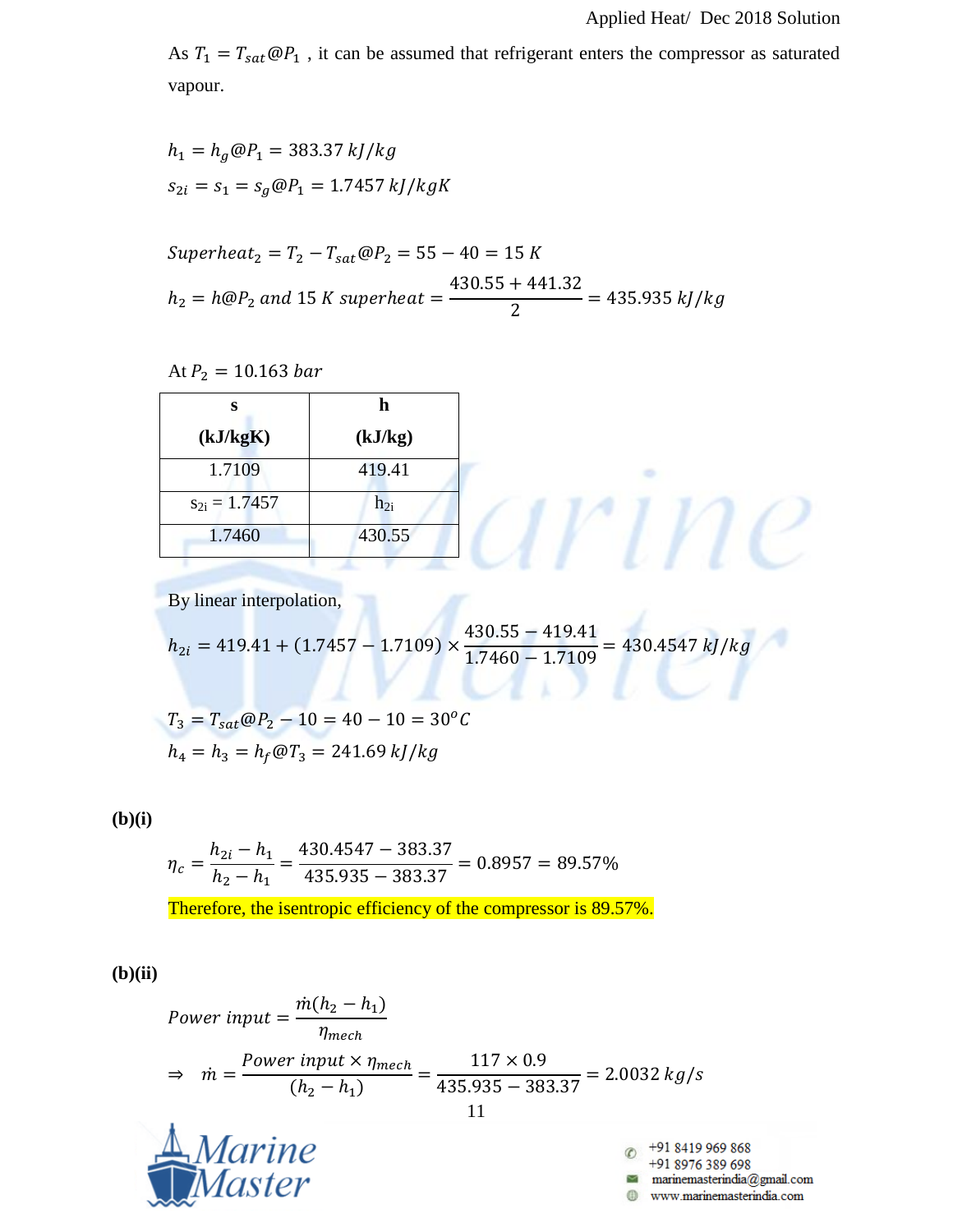Cooling load =  $\dot{m}(h_1 - h_4) = 2.0032 \times (383.37 - 241.69) =$ 

Therefore, the cooling load is 283.81 kW.

**(b)(iii)**

$$
COP = \frac{Cooling~load}{Power~input} = \frac{283.81}{117} = 2.425
$$

Therefore, the plant coefficient of performance is 2.425.





12

+91 8419 969 868 +91 8976 389 698 www.marinemasterindia.com æ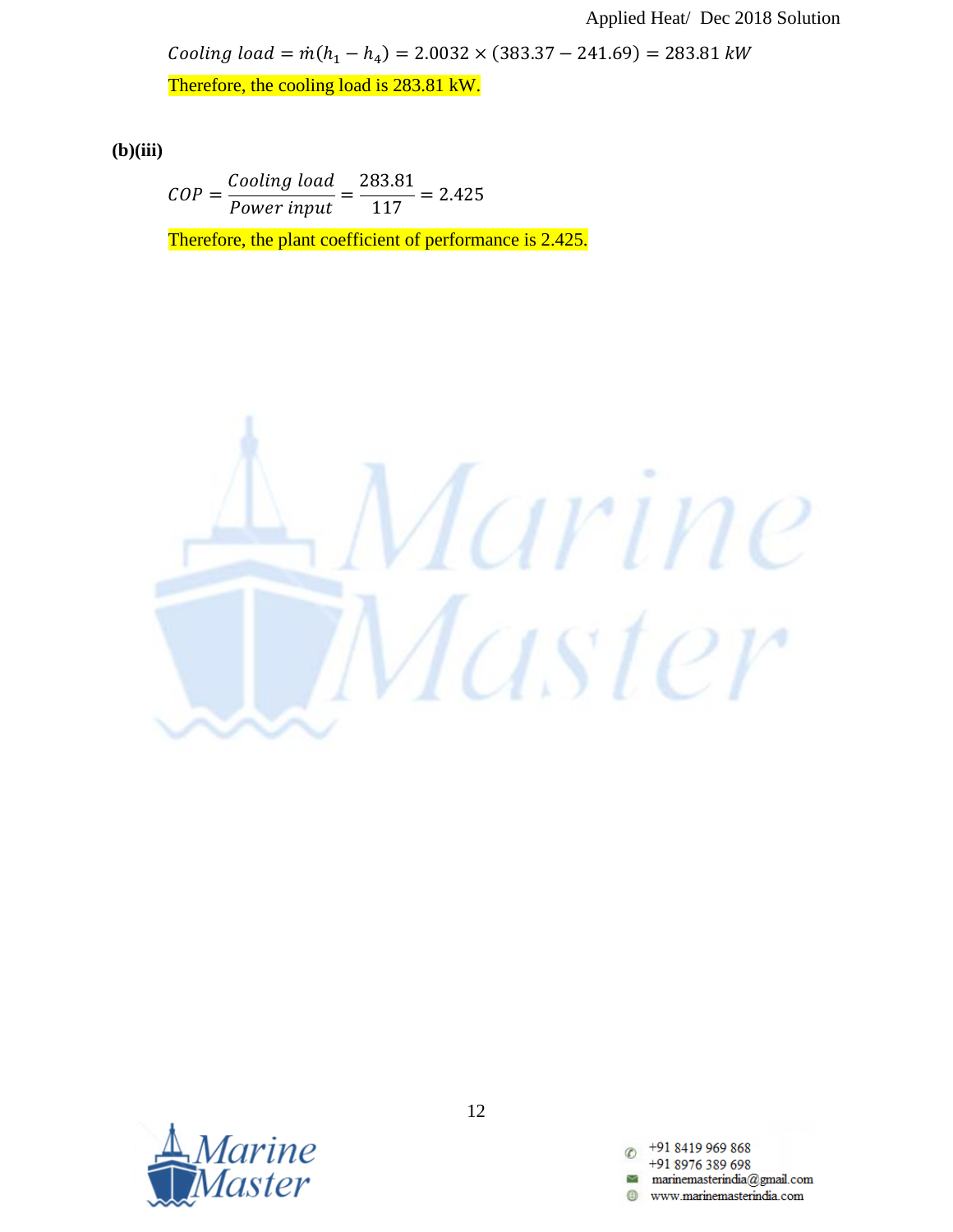**An air cooled heat exchanger has 9 tubes each 40 mm mean diameter in a single pass, parallel flow arrangement.**

**Fresh water flows through the tubes with a velocity of 0.2 m/s. It enters at a temperature of 85<sup>o</sup>C, and leaves at a temperature of 75<sup>o</sup>C.**

**The air enters the cooler at a temperature of 4<sup>o</sup>C and has a mass flow of 9 kg/s.**

**(a) Calculate EACH of the following:**

- **(i) the rate of heat transfer from the water; (3)**
- **(ii) the log mean temperature difference for the cooler; (5)**
- **(iii) the length of the EACH cooler tube. (3)**

**(b) Sketch the cooler temperature distribution (profile) diagram. (3)**

**Note: for air cp=1.005 kJ/kgK**

**for water c=4.2 kJ/kgK**

heat transfer coefficient for air side of the tube  $= 8.84 \text{ kW/m}^2\text{K}$ **heat transfer coefficient for water side of the tube =**  $13.74 \text{ kW/m}^2\text{K}$ 

## **Solution:**

#### **(a)**

Number of tubes =  $9$  $D = 40$  mm = 0.04 m Hot fluid is fresh water.  $\therefore$   $\rho_{water} = 1000 kg/m^3$ Velocity of water =  $V_{water}$  = 0.2 m/s  $T_{H1} = 85\degree C$ ,  $T_{H2} = 75\degree C$  (Water inlet and outlet temperature) Cold fluid is air.  $T_{C1} = 4^{o}C$  (Air inlet temperature)  $\dot{m}_{air} = 9 kg/s$  $c_{\text{pair}} = 1.005 \frac{kJ}{kgK}$ ,  $c_{\text{water}} = 4.2 \frac{kJ}{kgK}$  $h_{outer} = 8.84 \, kW/m^2K = 8.84 \times 10^3 \, W/m^2K$  $h_{inner} = 13.74 \, kW/m^2K = 13.74 \times 10^3 \, W/m^2K$ 

 $\dot{m}_w$  $\pi$  $\overline{4}$  $\times$ 

**(a)(i)**

$$
\dot{Q} = \dot{m}_{water} \times c_{water} \times (T_{H1} - T_{H2}) = 2.2619 \times 4.2 \times (85 - 75)
$$
  
\n
$$
\Rightarrow \dot{Q} = 95 \, kW = 95 \times 10^3 \, W
$$

Therefore, the rate of heat transfer from the water is 95 kW.

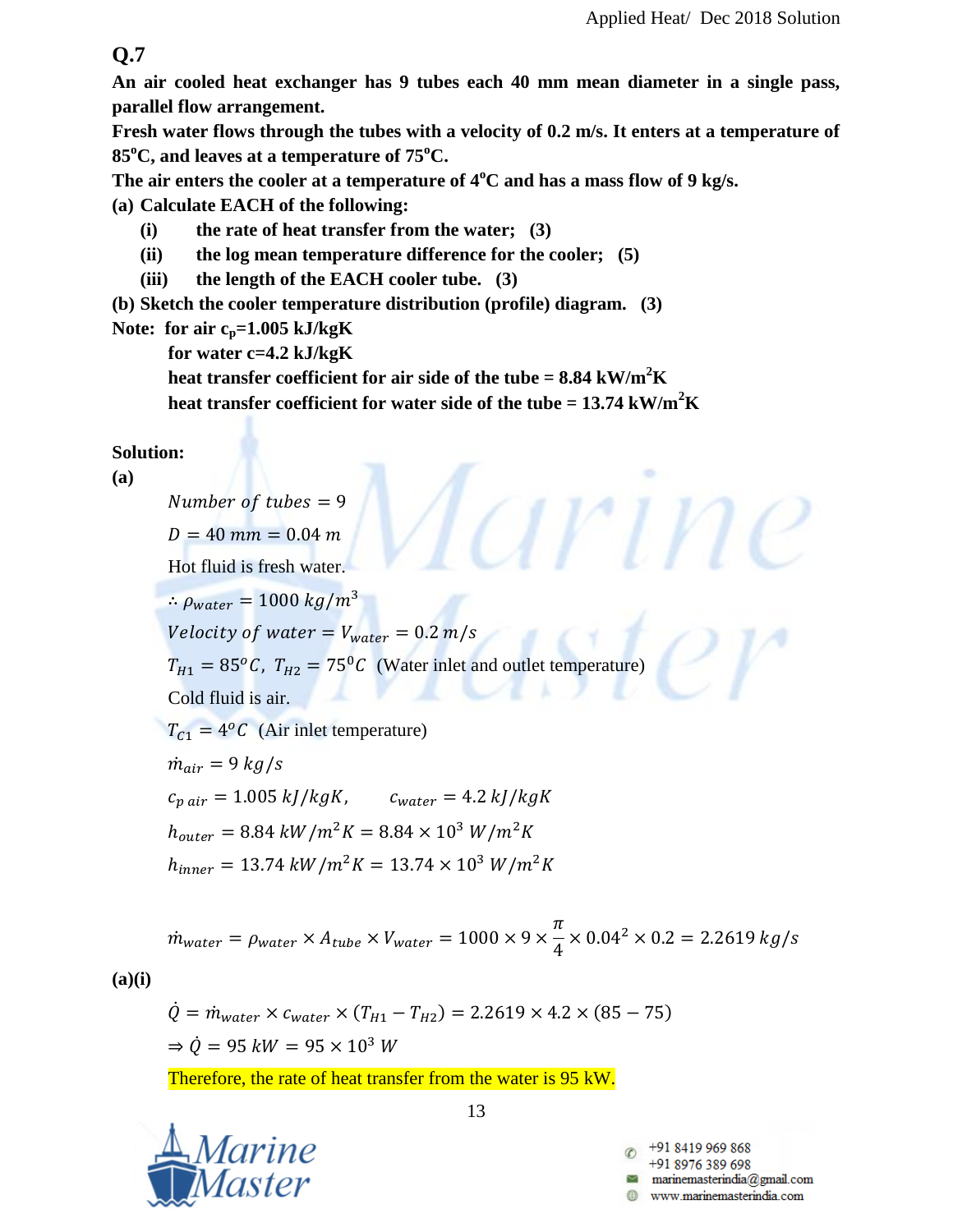**(a)(ii)**

$$
\dot{Q} = \dot{m}_{air} \times c_{p \, air} \times (T_{C2} - T_{C1}) \quad in \, KW
$$
\n
$$
\Rightarrow T_{C2} = \frac{\dot{Q}}{\dot{m}_{air} \times c_{p \, air}} + T_{C1} = \frac{95}{9 \times 1.005} + 4 = 14.503 \, ^\circ C
$$

$$
\theta_1 = T_{H1} - T_{C1} = 85 - 4 = 81^{\circ}C
$$
  
\n
$$
\theta_2 = T_{H2} - T_{C2} = 75 - 14.503 = 60.497^{\circ}C
$$

$$
LMTD = \frac{\theta_1 - \theta_2}{\ln\left(\frac{\theta_1}{\theta_2}\right)} = \frac{81 - 60.497}{\ln\left(\frac{81}{60.497}\right)} = 70.2505^oC
$$

Therefore, the log mean temperature difference for the cooler is 70.2505<sup>o</sup>C.

# **(a)(iii)**

$$
\dot{Q} = \frac{LMTD}{R_{th}}
$$
\n
$$
\Rightarrow R_{th} = \frac{LMTD}{Q} = \frac{70.2505}{95 \times 10^3} = 7.3947 \times 10^{-4} K/W
$$
\n
$$
R_{th} = R_{inner} + R_{outer}
$$
\n
$$
\Rightarrow R_{th} = \frac{1}{h_{inner} \times A_{inner}} + \frac{1}{h_{outer} \times A_{outer}}
$$
\n
$$
\Rightarrow R_{th} = \frac{1}{h_{inner} \times 9 \times \pi D l} + \frac{1}{h_{outer} \times 9 \times \pi D l} = \left(\frac{1}{h_{inner}} + \frac{1}{h_{outer}}\right) \times \frac{1}{9 \times \pi D l}
$$
\n
$$
\Rightarrow 7.3947 \times 10^{-4} = \left(\frac{1}{13.74 \times 10^3} + \frac{1}{8.84 \times 10^3}\right) \times \frac{1}{9 \times \pi \times 0.04 \times l}
$$
\n
$$
\Rightarrow 7.3947 \times 10^{-4} = \frac{1.6437 \times 10^{-4}}{l}
$$
\n
$$
\Rightarrow l = \frac{1.6437 \times 10^{-4}}{7.3947 \times 10^{-4}} = 0.2223 m = 222.3 mm
$$
\nTherefore, the length of the each cooler tube is 222.3 mm.

P.T.O.



14

+91 8419 969 868  $\circledcirc$ +91 8976 389 698  ${m} {\color{red} a} {\color{green} a} {\color{green} a} {\color{green} b} {\color{green} a} {\color{green} a} {\color{green} a} {\color{green} a} {\color{green} a} {\color{green} a} {\color{green} a} {\color{green} a} {\color{green} a} {\color{green} a} {\color{green} a} {\color{green} a} {\color{green} a} {\color{green} a} {\color{green} a} {\color{green} a} {\color{green} a} {\color{green} a} {\color{green} a} {\color{green} a} {\color{green} a} {\color{green} a} {\color{green} a} {\color{green} a} {\color{green} a} {\color{green} a} {\color{green} a}$ www.marinemasterindia.com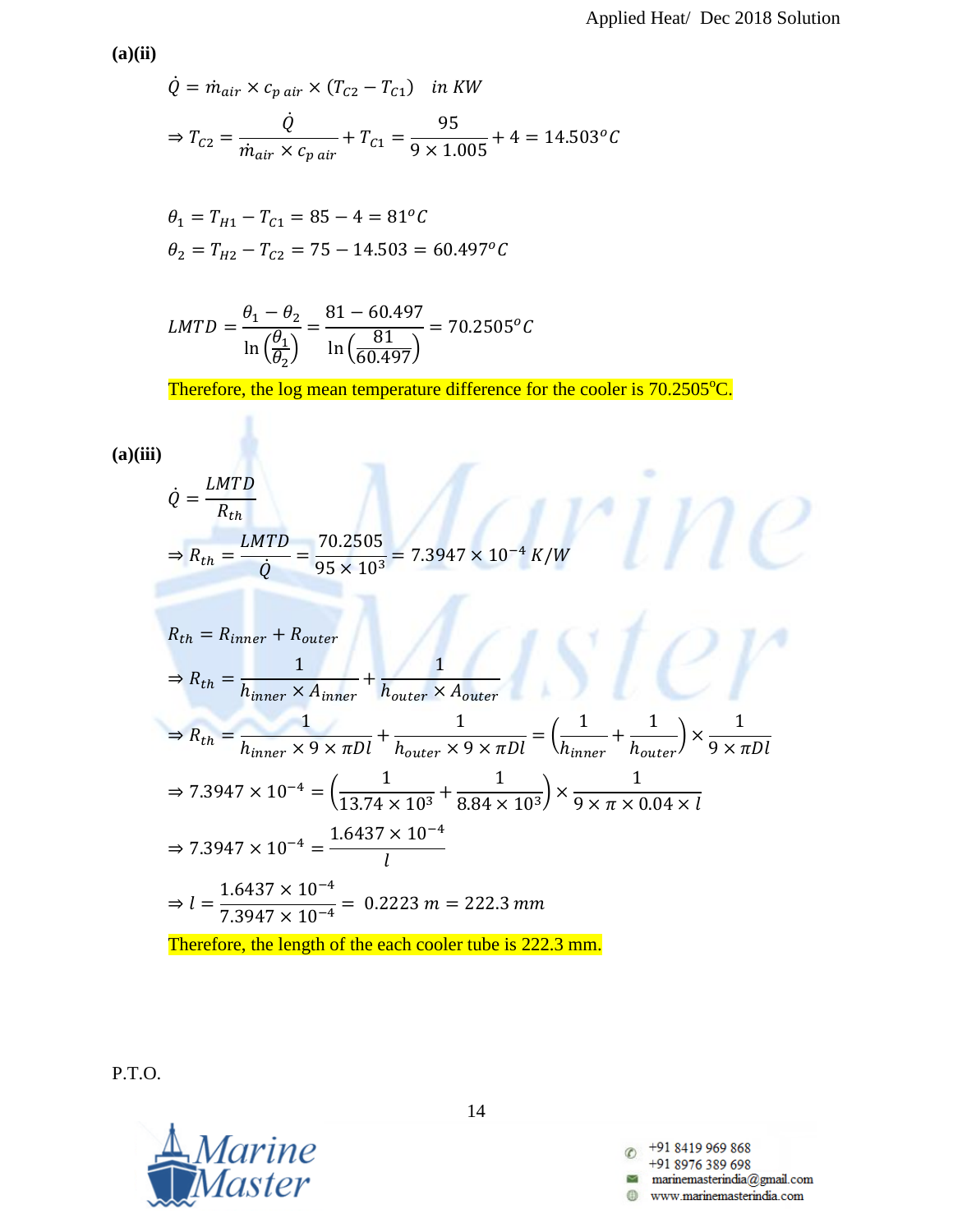



15

+91 8419 969 868  $\overline{c}$ +91 8976 389 698 0 www.marinemasterindia.com

**(b)**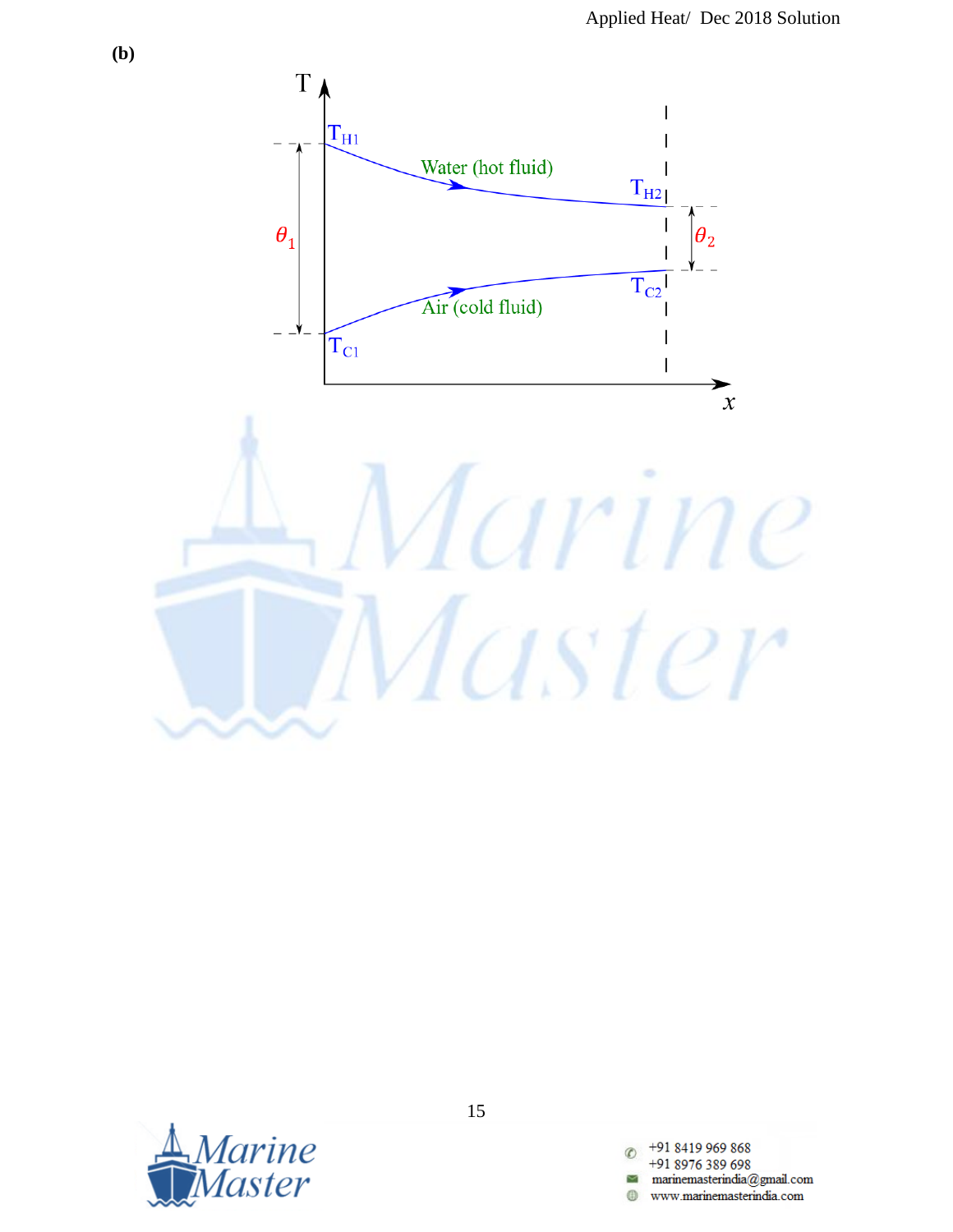**A single acting, three stage reciprocating air compressor, is designed for minimum work with perfect intercooling.**

**It delivers 8 kg/min of air from initial conditions of 1.15 bar and 25<sup>o</sup>C and has a volumetric efficiency of 0.88 at a speed of 360 rev/min.**

**The clearance volume in each stage is 5% of the respective swept volume.**

Compression and expansion processes take place according to the law  $pV^{1.25}$  = constant.

**(a) Calculate EACH of the following:**

**(i) the stage delivery pressures; (5)**

- **(ii) the indicated power; (3)**
- **(iii) the total heat removed in intercoolers. (4)**
- **(b) Sketch the cycle on a pressure-Volume diagram, indicating the stage pressures. (4)**

**Note: for air R = 287 J/kgK,**  $c_p = 1005$  **J/kgK** 

## **Solution:**

**(a)**

Number of stages =  $3$ 8  $\dot{m} =$ 6  $P_1 = 1.15 \text{ bar} = 115 \text{ kN/m}^2$  $T_1 = 25^{\circ}C = 298K$  $iter$  $\eta_{vol} = 0.88$  $N = 360 rev/min$  $V_{c}$  $V_c = 5\%V_s = 0.05V_s$  $\Rightarrow$  $=$ V<sub>s</sub>  $n = 1.25$  $R = 287$   $I/kgK = 0.287$   $kJ/kgK$  $c_p = 1005 J/kgK = 1.005 kJ/kgK$ 

**(a)(i)**

$$
\eta_{vol} = 1 + \frac{V_c}{V_s} \left[ 1 - \left(\frac{P_2}{P_1}\right)^{1/n} \right]
$$
  
\n
$$
\Rightarrow 0.88 = 1 + 0.05 \times \left[ 1 - \left(\frac{P_2}{P_1}\right)^{1/n} \right]
$$
  
\n
$$
\Rightarrow 0.88 - 1 = 0.05 \times \left[ 1 - \left(\frac{P_2}{P_1}\right)^{1/n} \right]
$$



16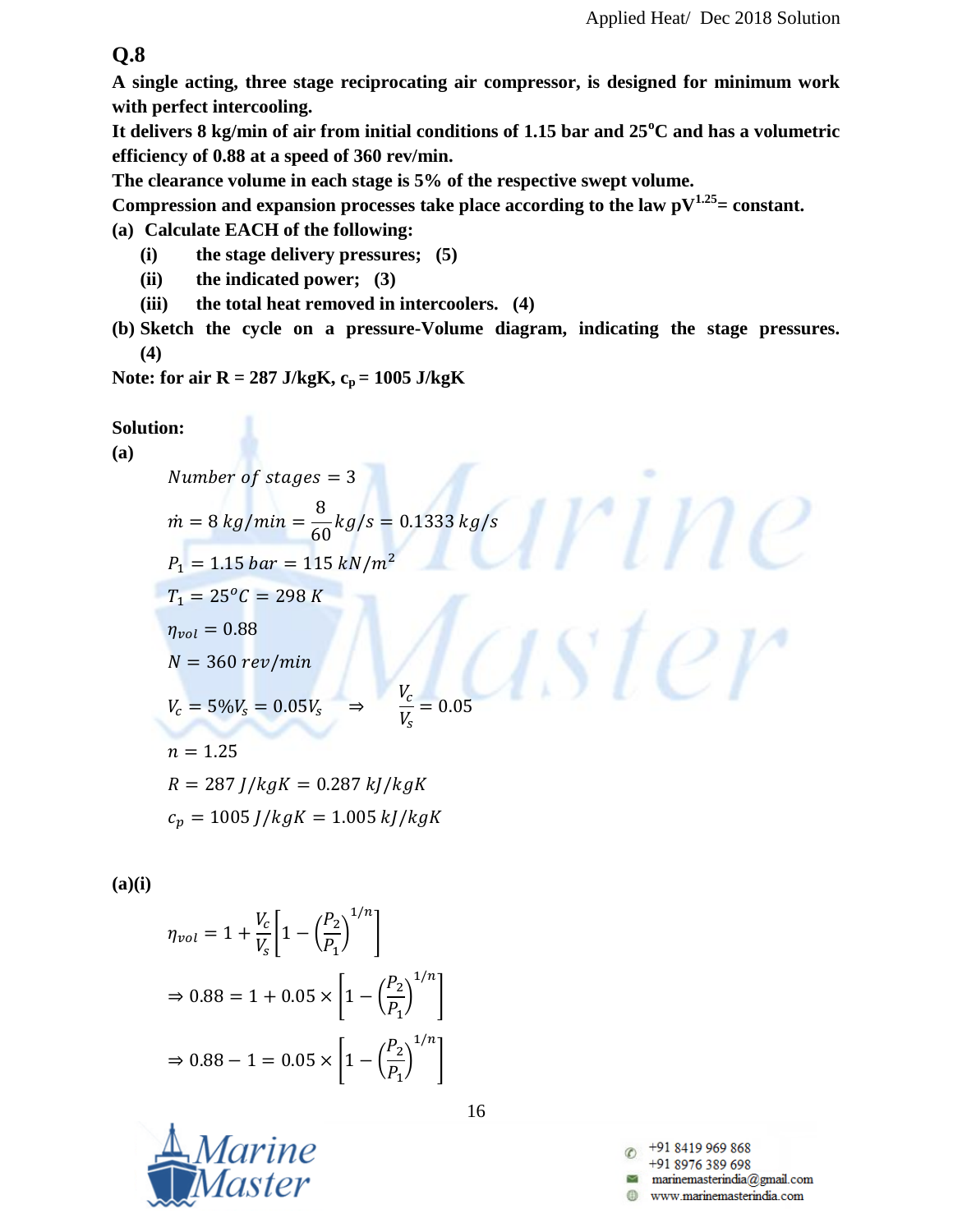$$
\Rightarrow \frac{-0.12}{0.05} = 1 - \left(\frac{P_2}{P_1}\right)^{1/n}
$$
  
\n
$$
\Rightarrow -2.4 = 1 - \left(\frac{P_2}{P_1}\right)^{\frac{1}{n}}
$$
  
\n
$$
\Rightarrow \left(\frac{P_2}{P_1}\right)^{\frac{1}{n}} = 3.4
$$
  
\n
$$
\Rightarrow \frac{P_2}{P_1} = 3.4^{1.25} = 4.6169
$$
  
\n
$$
\Rightarrow P_2 = 4.6169 \times 115 = 530.9435 kN/m^2
$$

As minimum work input, stage pressure ratios are equal.

$$
\therefore \frac{P_3}{P_2} = \frac{P_2}{P_1} = 4.6169
$$
  
\n⇒ P<sub>3</sub> = 4.6169 × P<sub>2</sub> = 4.6169 × 530.9435  
\n⇒ P<sub>3</sub> = 2451.313 kN/m<sup>2</sup>  
\nTherefore, the stage delivery pressures are 530.9435 kN/m<sup>2</sup> and 2451.313 kN/m<sup>2</sup>

**(a)(ii)**

$$
T_2 = T_1 \times \left(\frac{P_2}{P_1}\right)^{\frac{n-1}{n}} = 298 \times 4.6169^{\frac{0.25}{1.25}} = 404.656 \text{ K}
$$
  
\n
$$
IP = 3 \times \frac{n}{n-1} \times \dot{m} \times R \times (T_2 - T_1)
$$
  
\n
$$
\Rightarrow IP = 3 \times \frac{1.25}{0.25} \times 0.1333 \times 0.287 \times (404.656 - 298)
$$
  
\n
$$
\Rightarrow IP = 61.2052 \text{ kW}
$$
  
\nTherefore, the indicated power is 61.2052 MW

Therefore, the indicated power is 61.2052 kW.

## **(a)(iii)**

 $\dot{Q}_{ic\ total} = \dot{Q}_{ic1} + \dot{Q}_{ic2} = 2 \times \dot{Q}_{ic1} = 2 \times \dot{m} \times c_p \times (T_2 - T_2)$  $\Rightarrow \dot{Q}_{ic\ total} = 2 \times 0.1333 \times 1.005 \times (404.656 - 298)$  $\{ \because \text{Perfect}\text{ }intercooling\ T_{2'} = T_1 = 298\ K\ \}$  $\Rightarrow \dot{Q}_i$ Therefore, the total heat removed in the intercoolers is 28.577 kW.



17

+91 8419 969 868 +91 8976 389 698 www.marinemasterindia.com

 ${\scriptstyle O}$   ${\scriptstyle V}$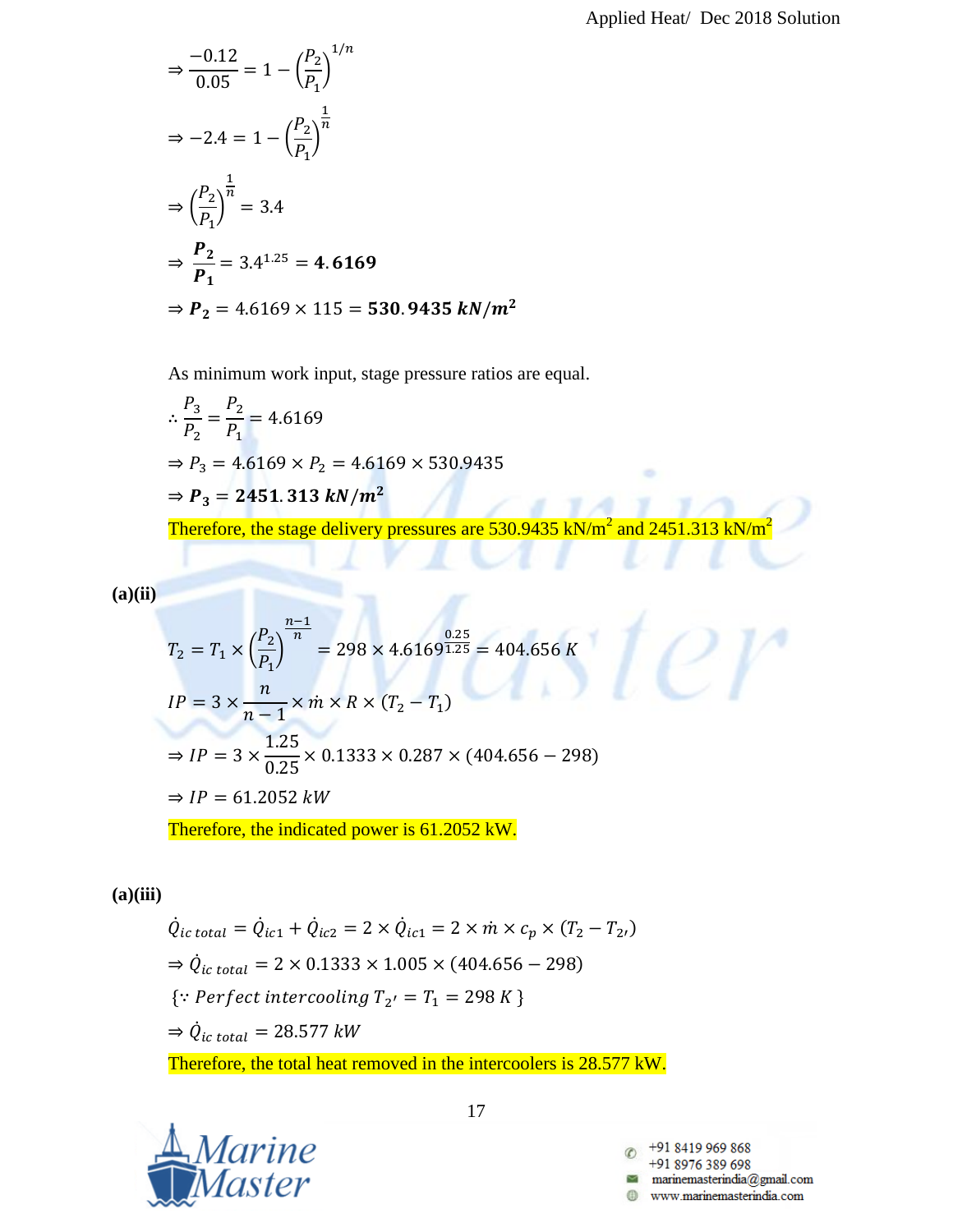



18

+91 8419 969 868  $\overline{c}$ +91 8976 389 698 0 www.marinemasterindia.com

**(b)**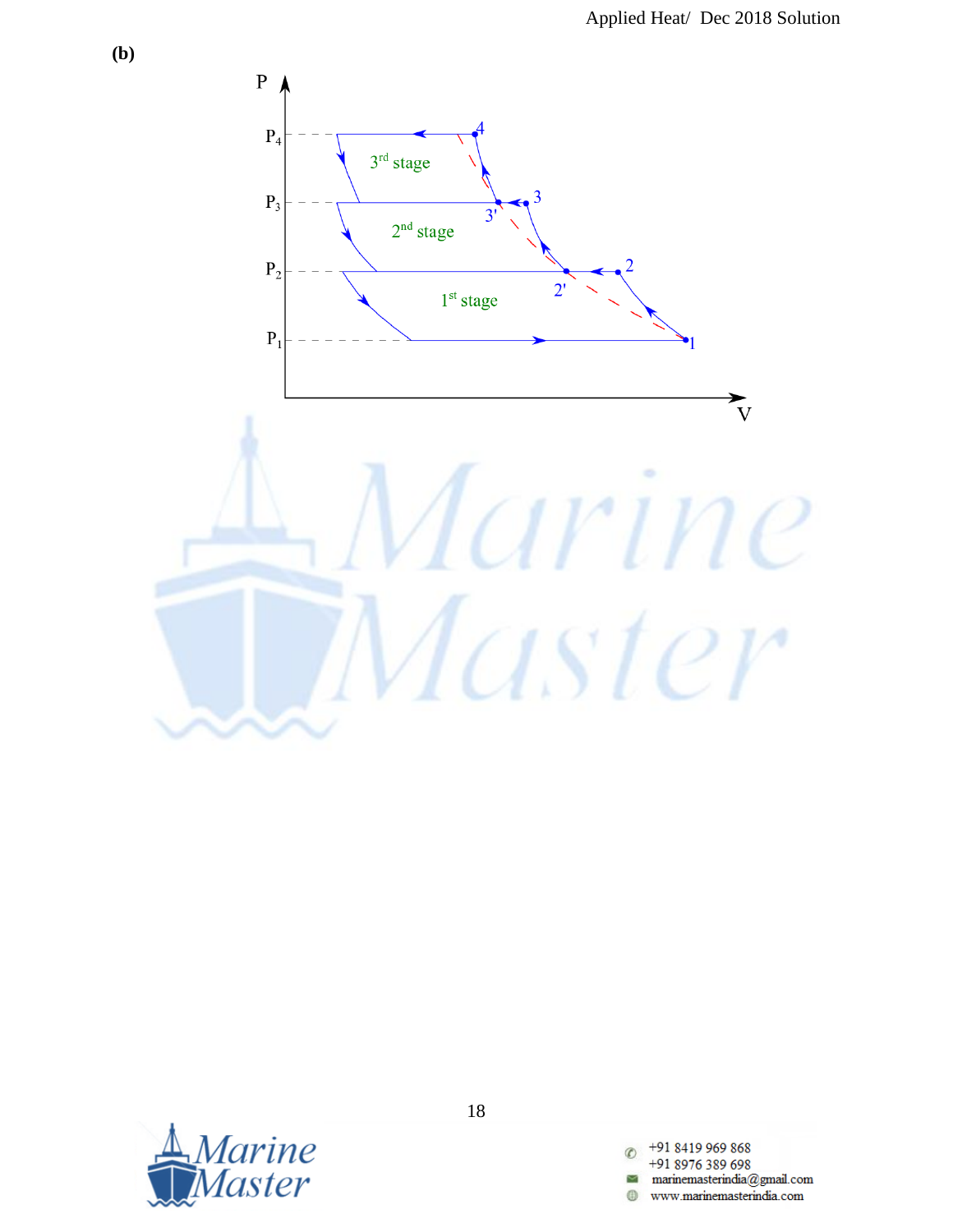**A reducing bend is fitted in a horizontal section of a fresh water system as shown in Fig Q9.** 

**It turns the flow through an angle of 90<sup>o</sup> anticlockwise to the direction of flow.**

**The system pressure and fluid velocity at inlet are 8 bar and 1.5 m/s respectively.**

**The bend has diameters of 300 mm at inlet and 150 mm at outlet.**

**The friction loss in the bend may be ignored.**

**Calculate EACH of the following:**

- **(a) the system pressure at the bend outlet; (4)**
- **(b) the forces acting in the X and Y direction due to the change in diameter; (3)**
- **(c) the forces acting in the X and Y direction due to the change in momentum; (3)**
- **(d) the magnitude of the resultant force acting on the bend; (4)**

**(e) the direction of the resultant force. (2)**



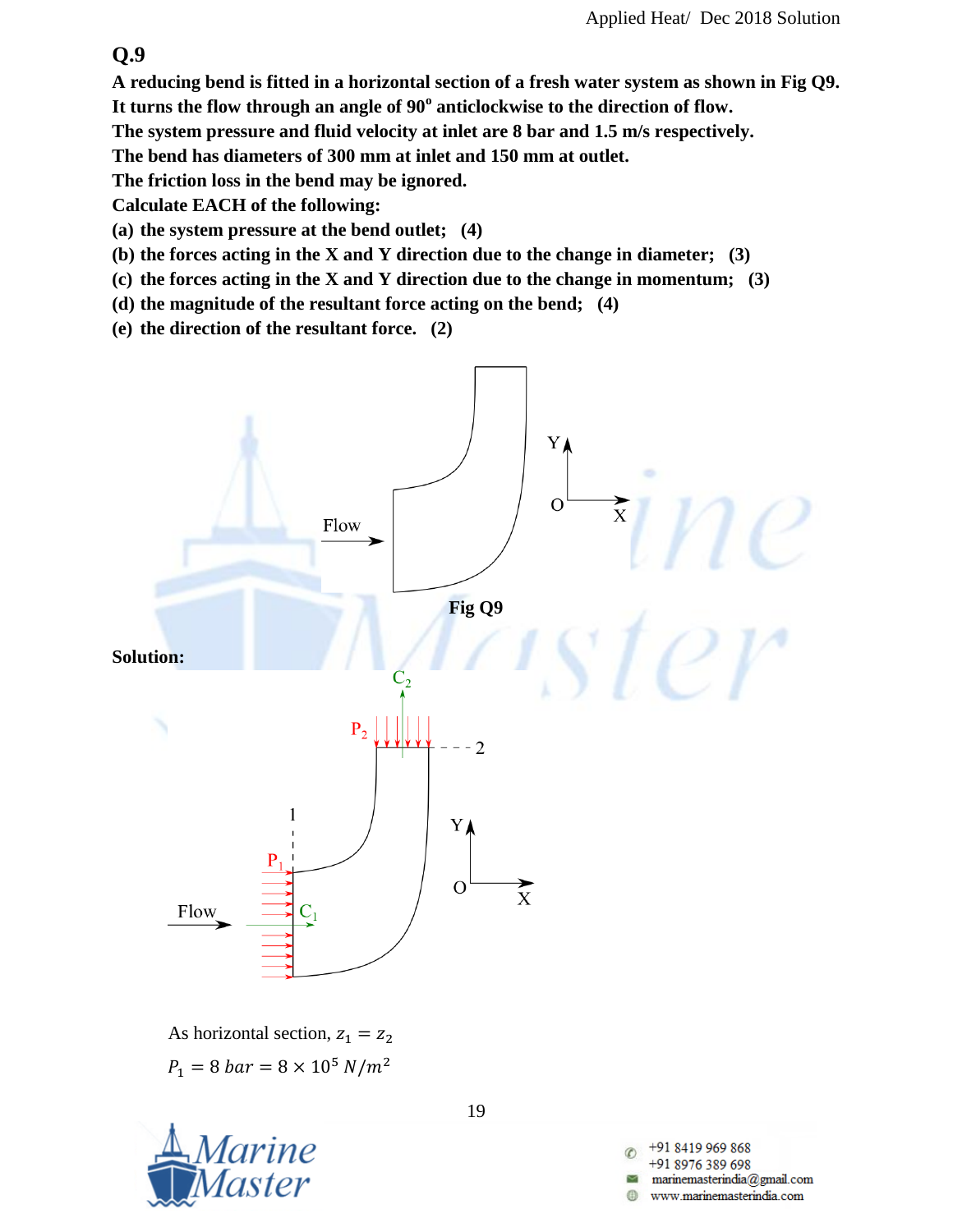$\mathcal{O}(\mathcal{C})$ 

 $C_1 = 1.5 \, m/s$  $D_1 = 300$  mm = 0.3 m,  $D_2 = 150$  mm = 0.15 m As fresh water,  $\rho = 1000 \ kg/m^3$ 

By continuity equation,

$$
A_1 C_1 = A_2 C_2
$$
  
\n
$$
\Rightarrow \frac{\pi}{4} \times D_1^2 \times C_1 = \frac{\pi}{4} \times D_2^2 \times C_2
$$
  
\n
$$
\Rightarrow C_2 = \frac{D_1^2 \times C_1}{D_2^2} = \frac{0.3^2 \times 1.5}{0.15^2} = 6 m/s
$$

$$
\dot{m} = \rho A_1 C_1 = 1000 \times \frac{\pi}{4} \times 0.3^2 \times 1.5 = 106.02 \, kg/s
$$

**(a)**

By Bernoulli equation,

$$
\frac{P_1}{\rho g} + \frac{C_1^2}{2g} + z_1 = \frac{P_2}{\rho g} + \frac{C_2^2}{2g} + z_2
$$
\n  
\n⇒ 
$$
\frac{P_2}{\rho g} = \frac{P_1}{\rho g} + \frac{C_1^2}{2g} - \frac{C_2^2}{2g}
$$
\n  
\n⇒ 
$$
P_2 = P_1 + \rho \times \frac{C_1^2 - C_2^2}{2}
$$
\n  
\n⇒ 
$$
P_2 = 8 \times 10^5 + 1000 \times \frac{1.5^2 - 6^2}{2}
$$
\n  
\n⇒ 
$$
P_2 = 783125 \text{ N/m}^2
$$

Therefore, the system pressure at the bend outlet is  $783125 \text{ N/m}^2$ .

**(b)**

**Force acting in X direction due to change in diameter**

$$
= P_1 A_1 = 8 \times 10^5 \times \frac{\pi}{4} \times 0.3^2 =
$$
 **56548.66** N

**Force acting in Y direction due to change in diameter**

$$
= P_2 A_2 = 783125 \times \frac{\pi}{4} \times 0.15^2 = 13838.96 N
$$

Therefore, the forces acting in the  $X$  and  $Y$  direction due to change in diameter are 56548.66 N and 13838.96 N respectively.



20

+91 8419 969 868 +91 8976 389 698 www.marinemasterindia.com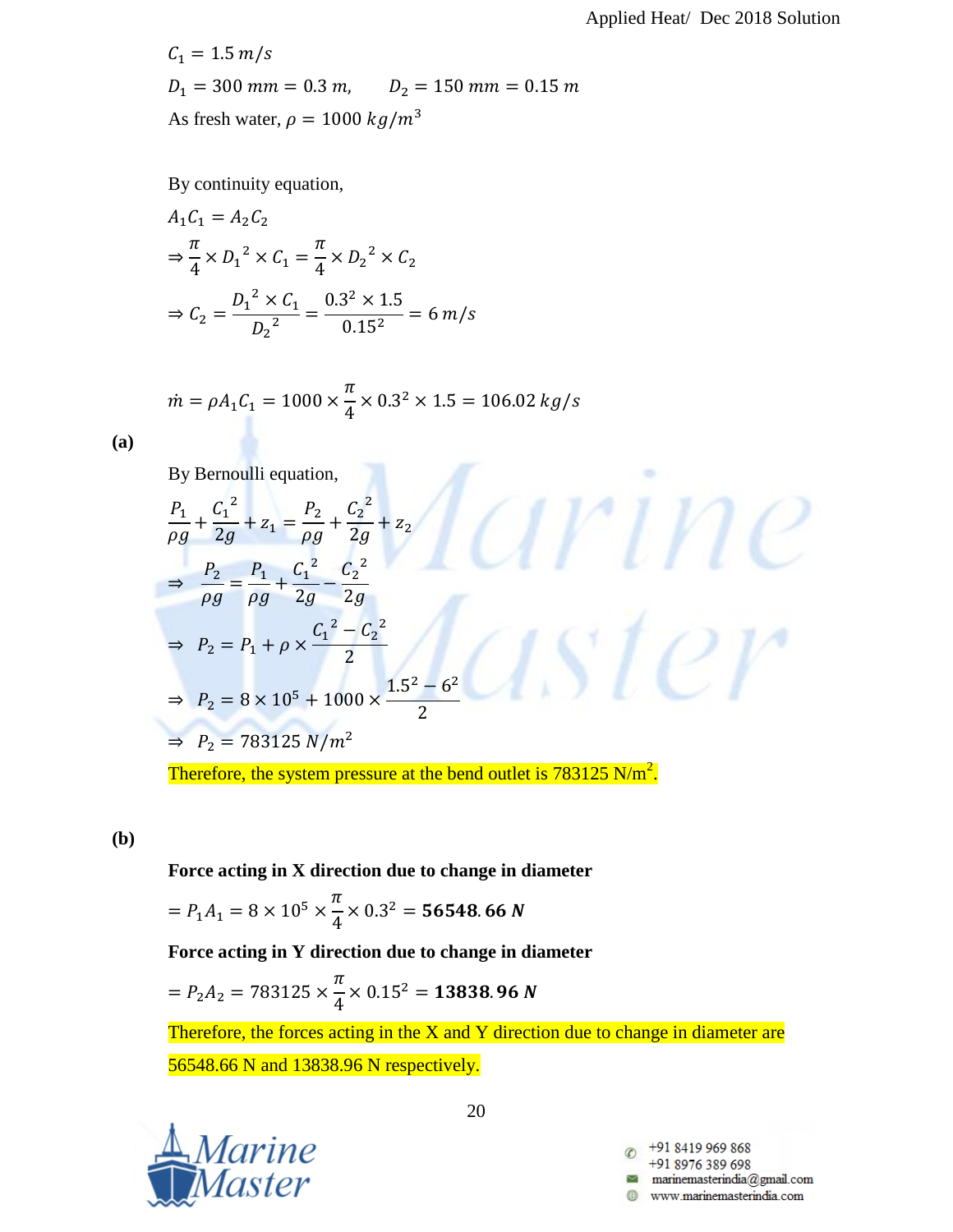٠

 $\vee$ t $\rho$ r

Let,  $F = Force$  acting on the bend due to flow of water  $R = Force$  acting on the water due to bend  $R_x =$  Component of R in X direction  $R_y =$  Component of R in Y direction

F and R are equal in magnitude and opposite in direction.

Applying momentum equation in X direction

$$
\Sigma F_x = \dot{m}(C_{2x} - C_{1x})
$$
  
\n
$$
\Rightarrow P_1 A_1 + R_x = 106.02 \times (0 - C_1)
$$
  
\n
$$
\Rightarrow R_x = -106.02 \times C_1 - 56548.66
$$
  
\n
$$
\Rightarrow R_x = -106.02 \times 1.5 - 56548.66
$$
  
\n
$$
\Rightarrow R_x = -56707.69 \text{ N}
$$

Applying momentum equation in Y direction

$$
\Sigma F_y = \dot{m}(C_{2y} - C_{1y})
$$
  
\n
$$
\Rightarrow -P_2 A_2 + R_y = \dot{m}(C_2 - 0)
$$
  
\n
$$
\Rightarrow R_y = \dot{m}C_2 + P_2 A_2 = 106.02 \times 6 + 13838.96
$$
  
\n
$$
\Rightarrow R_y = 14475.08 \text{ N}
$$

Therefore, the forces acting in the X and Y direction due to change in momentum are 
$$
56707.69
$$
 N and  $14475.08$  N respectively.

**(d)**